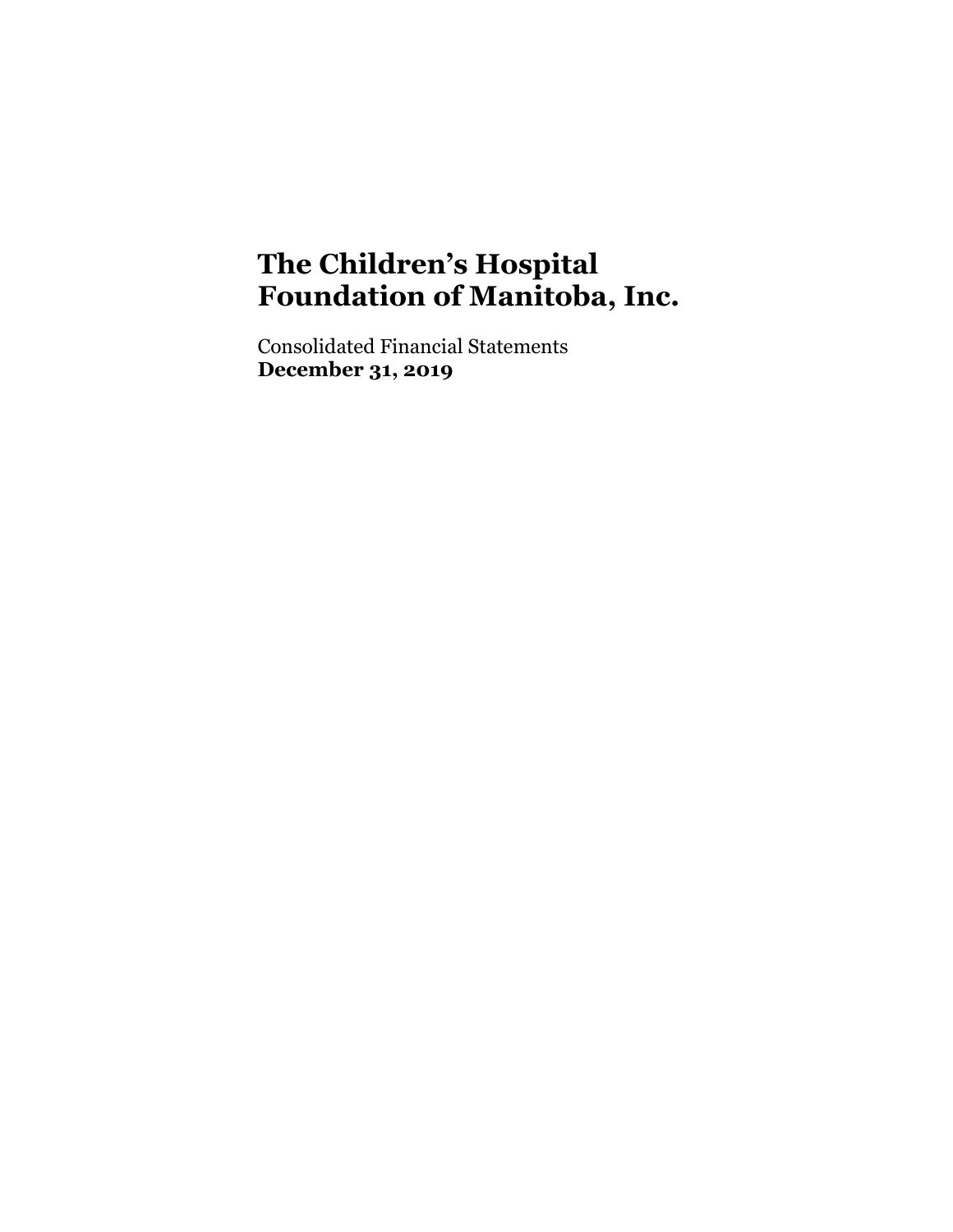

# *Independent auditor's report*

To the Members of The Children's Hospital Foundation of Manitoba, Inc.

#### *Our opinion*

In our opinion, the accompanying consolidated financial statements present fairly, in all material respects, the financial position of The Children's Hospital Foundation of Manitoba, Inc. and its subsidiaries (together, the Foundation) as at December 31, 2019 and the results of its operations and its cash flows for the year then ended in accordance with Canadian accounting standards for not-for-profit organizations.

#### **What we have audited**

The Foundation's consolidated financial statements comprise:

- the consolidated statement of financial position as at December 31, 2019;
- the consolidated statement of operations and changes in fund balances for the year then ended;
- the consolidated statement of cash flows for the year then ended; and
- the notes to the consolidated financial statements, which include a summary of significant accounting policies.

### *Basis for opinion*

We conducted our audit in accordance with Canadian generally accepted auditing standards. Our responsibilities under those standards are further described in the *Auditor's responsibilities for the audit of the consolidated financial statements* section of our report.

We believe that the audit evidence we have obtained is sufficient and appropriate to provide a basis for our opinion.

#### **Independence**

We are independent of the Foundation in accordance with the ethical requirements that are relevant to our audit of the consolidated financial statements in Canada. We have fulfilled our other ethical responsibilities in accordance with these requirements.

### *Responsibilities of management and those charged with governance for the consolidated financial statements*

Management is responsible for the preparation and fair presentation of the consolidated financial statements in accordance with Canadian accounting standards for not-for-profit organizations, and for such internal control as management determines is necessary to enable the preparation of consolidated financial statements that are free from material misstatement, whether due to fraud or error.

*PricewaterhouseCoopers LLP One Lombard Place, Suite 2300, Winnipeg, Manitoba, Canada R3B 0X6 T: +1 204 926 2400, F: +1 204 944 1020* 

"PwC" refers to PricewaterhouseCoopers LLP, an Ontario limited liability partnership.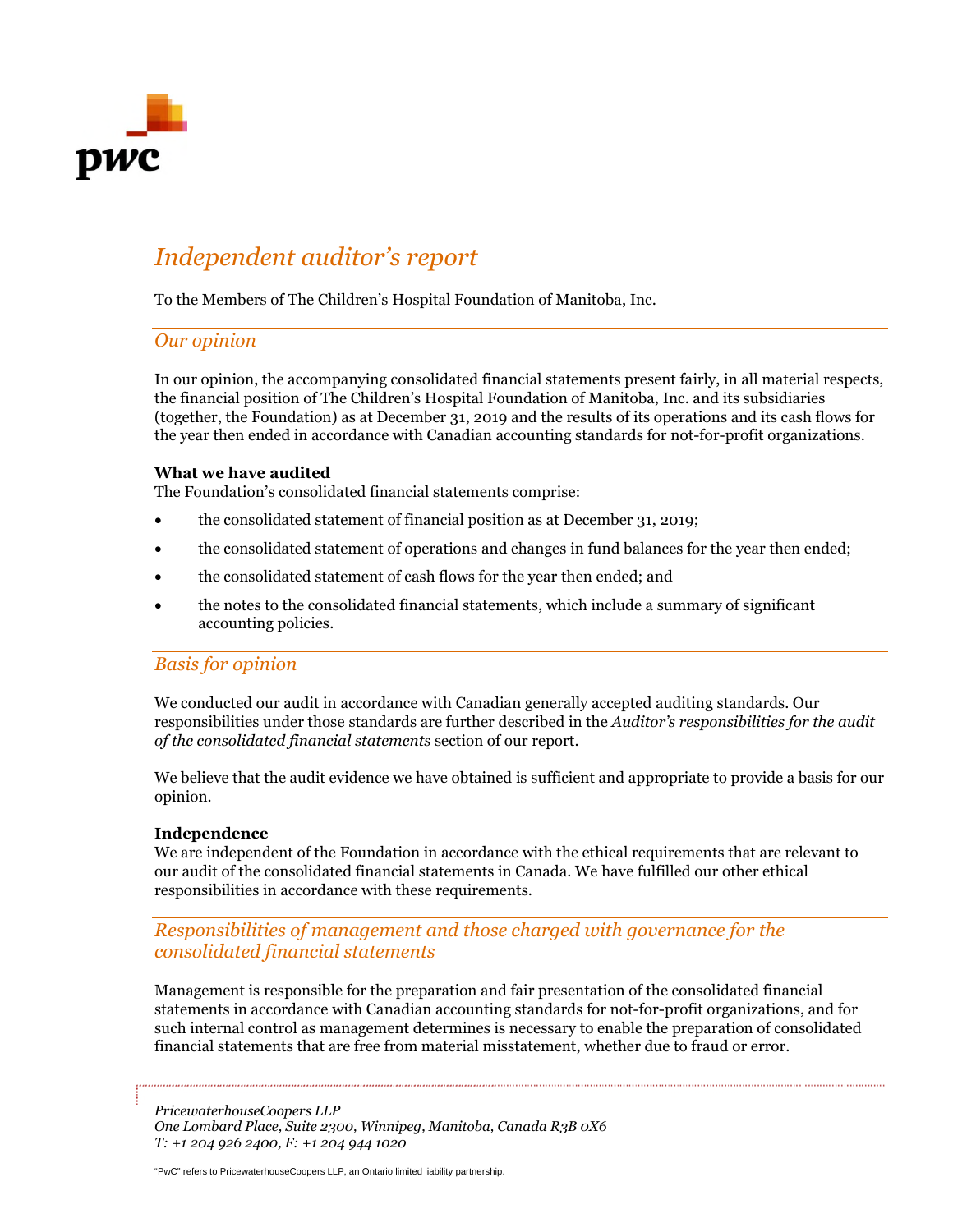

In preparing the consolidated financial statements, management is responsible for assessing the Foundation's ability to continue as a going concern, disclosing, as applicable, matters related to going concern and using the going concern basis of accounting unless management either intends to liquidate the Foundation or to cease operations, or has no realistic alternative but to do so.

Those charged with governance are responsible for overseeing the Foundation's financial reporting process.

### *Auditor's responsibilities for the audit of the consolidated financial statements*

Our objectives are to obtain reasonable assurance about whether the consolidated financial statements as a whole are free from material misstatement, whether due to fraud or error, and to issue an auditor's report that includes our opinion. Reasonable assurance is a high level of assurance, but is not a guarantee that an audit conducted in accordance with Canadian generally accepted auditing standards will always detect a material misstatement when it exists. Misstatements can arise from fraud or error and are considered material if, individually or in the aggregate, they could reasonably be expected to influence the economic decisions of users taken on the basis of these consolidated financial statements.

As part of an audit in accordance with Canadian generally accepted auditing standards, we exercise professional judgment and maintain professional skepticism throughout the audit. We also:

- Identify and assess the risks of material misstatement of the consolidated financial statements, whether due to fraud or error, design and perform audit procedures responsive to those risks, and obtain audit evidence that is sufficient and appropriate to provide a basis for our opinion. The risk of not detecting a material misstatement resulting from fraud is higher than for one resulting from error, as fraud may involve collusion, forgery, intentional omissions, misrepresentations, or the override of internal control.
- Obtain an understanding of internal control relevant to the audit in order to design audit procedures that are appropriate in the circumstances, but not for the purpose of expressing an opinion on the effectiveness of the Foundation's internal control.
- Evaluate the appropriateness of accounting policies used and the reasonableness of accounting estimates and related disclosures made by management.
- Conclude on the appropriateness of management's use of the going concern basis of accounting and, based on the audit evidence obtained, whether a material uncertainty exists related to events or conditions that may cast significant doubt on the Foundation's ability to continue as a going concern. If we conclude that a material uncertainty exists, we are required to draw attention in our auditor's report to the related disclosures in the consolidated financial statements or, if such disclosures are inadequate, to modify our opinion. Our conclusions are based on the audit evidence obtained up to the date of our auditor's report. However, future events or conditions may cause the Foundation to cease to continue as a going concern.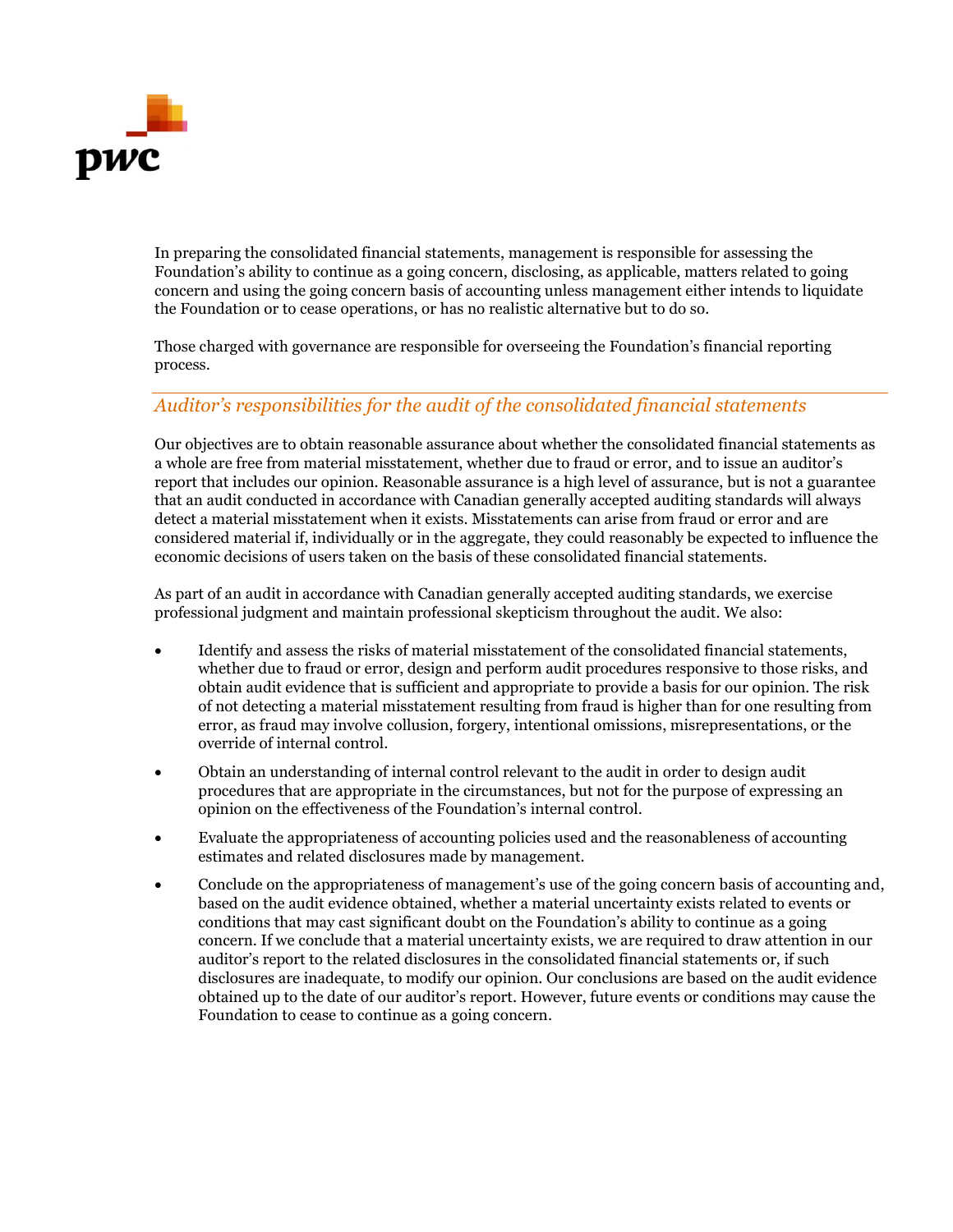

- Evaluate the overall presentation, structure and content of the consolidated financial statements, including the disclosures, and whether the consolidated financial statements represent the underlying transactions and events in a manner that achieves fair presentation.
- Obtain sufficient appropriate audit evidence regarding the financial information of the entities or business activities within the Foundation to express an opinion on the consolidated financial statements. We are responsible for the direction, supervision and performance of the group audit. We remain solely responsible for our audit opinion.

We communicate with those charged with governance regarding, among other matters, the planned scope and timing of the audit and significant audit findings, including any significant deficiencies in internal control that we identify during our audit.

PricewaterhouseCoopers LLP

Chartered Professional Accountants

Winnipeg, Manitoba April 21, 2020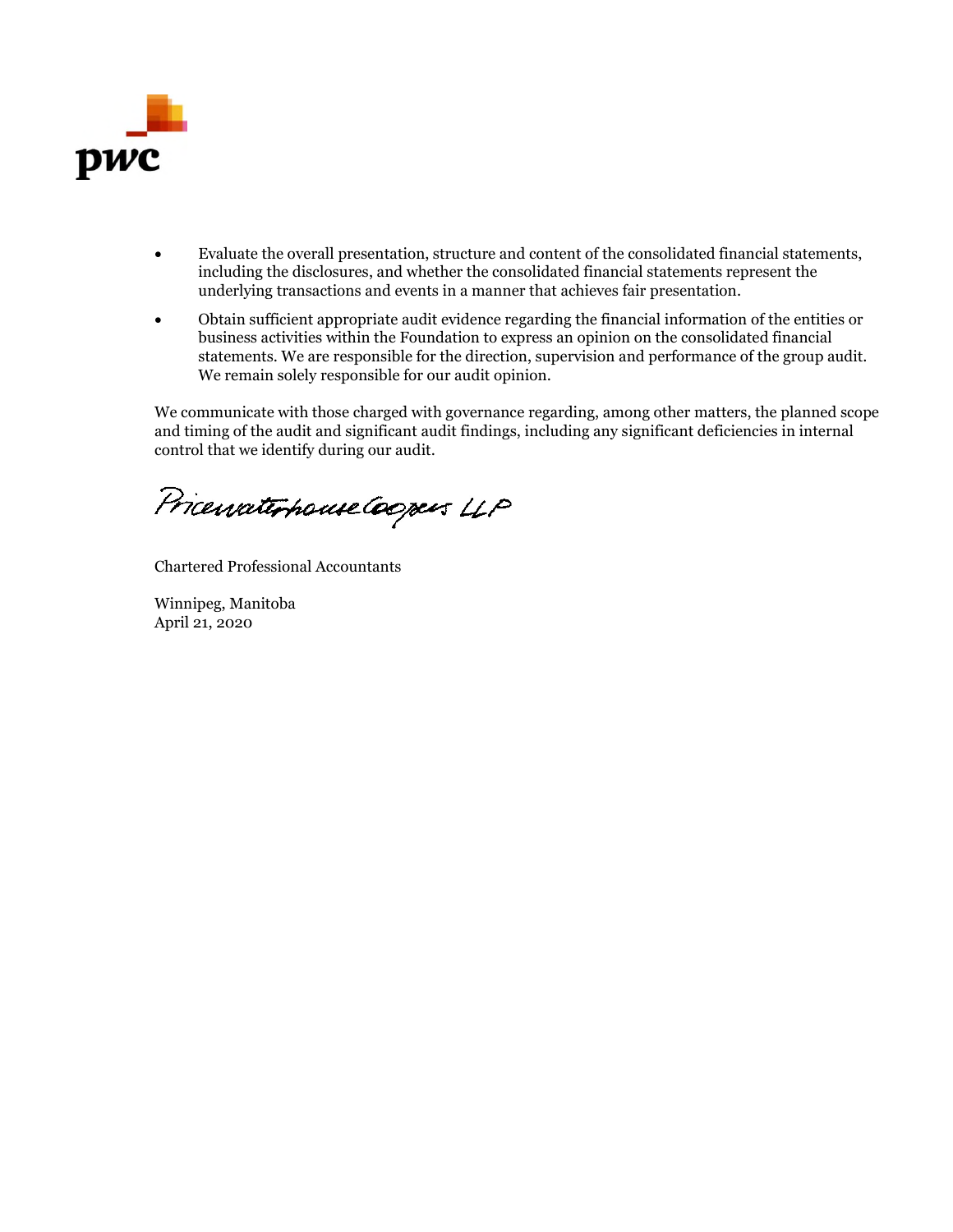Consolidated Statement of Financial Position

### **As at December 31, 2019**

|                                                                                                                                              | 2019                                                   | 2018<br>S                                           |
|----------------------------------------------------------------------------------------------------------------------------------------------|--------------------------------------------------------|-----------------------------------------------------|
| <b>Assets</b>                                                                                                                                |                                                        |                                                     |
| <b>Current assets</b><br>Cash<br>Short-term investments (note 4)<br>Accounts receivable<br>Prepaid expenses<br>Inventory                     | 3,887,891<br>332,038<br>1,072,188<br>101,115<br>36,501 | 4,496,858<br>245,736<br>829,103<br>95,243<br>11,921 |
|                                                                                                                                              | 5,429,733                                              | 5,678,861                                           |
| <b>Investments</b> (note 4)                                                                                                                  | 31,150,013                                             | 27,522,734                                          |
| Capital assets (note 5)                                                                                                                      | 11,103,450                                             | 11,760,160                                          |
|                                                                                                                                              | 47,683,196                                             | 44,961,755                                          |
| <b>Liabilities</b>                                                                                                                           |                                                        |                                                     |
| <b>Current liabilities</b><br>Accounts payable and accrued liabilities (note 6)<br>Grants payable                                            | 1,656,808<br>5,464,921                                 | 1,222,152<br>4,124,518                              |
|                                                                                                                                              | 7,121,729                                              | 5,346,670                                           |
| <b>Fund Balances</b>                                                                                                                         |                                                        |                                                     |
| <b>Unrestricted</b><br><b>Operating Fund</b>                                                                                                 | 1,498,738                                              | 699,492                                             |
| <b>Externally restricted</b><br><b>Endowment Fund</b><br><b>Designated Fund</b>                                                              | 5,098,426<br>10,291,402                                | 4,583,812<br>9,679,994                              |
| <b>Internally restricted</b><br>Child Health Research Fund (note 7)<br>Children's Hospital Fund<br>Funds Invested in Capital Assets (note 8) | 9,950,440<br>2,619,011<br>11,103,450                   | 10,044,724<br>2,846,903<br>11,760,160               |
|                                                                                                                                              | 40,561,467                                             | 39,615,085                                          |
|                                                                                                                                              | 47,683,196                                             | 44,961,755                                          |

**Commitments** (note 12)

### **Approved by the Board of Directors**

 $\bigcup_{\mathcal{U}} \bigcup_{\mathcal{U}} \bigcup_{\mathcal{U}} \bigcup_{\mathcal{U}}$  Chair  $\bigcup_{\mathcal{U}} \bigcup_{\mathcal{U}} \bigcup_{\mathcal{U}} \bigcup_{\mathcal{U}} \bigcup_{\mathcal{U}} \bigcap_{\mathcal{U}} \mathcal{U}$  $\frac{L \times \mathcal{L}}{\text{Dean Schinkel}}$  Chair  $\frac{L}{\text{Karen Cornejo}}$ 

The accompanying notes are an integral part of these consolidated financial statements.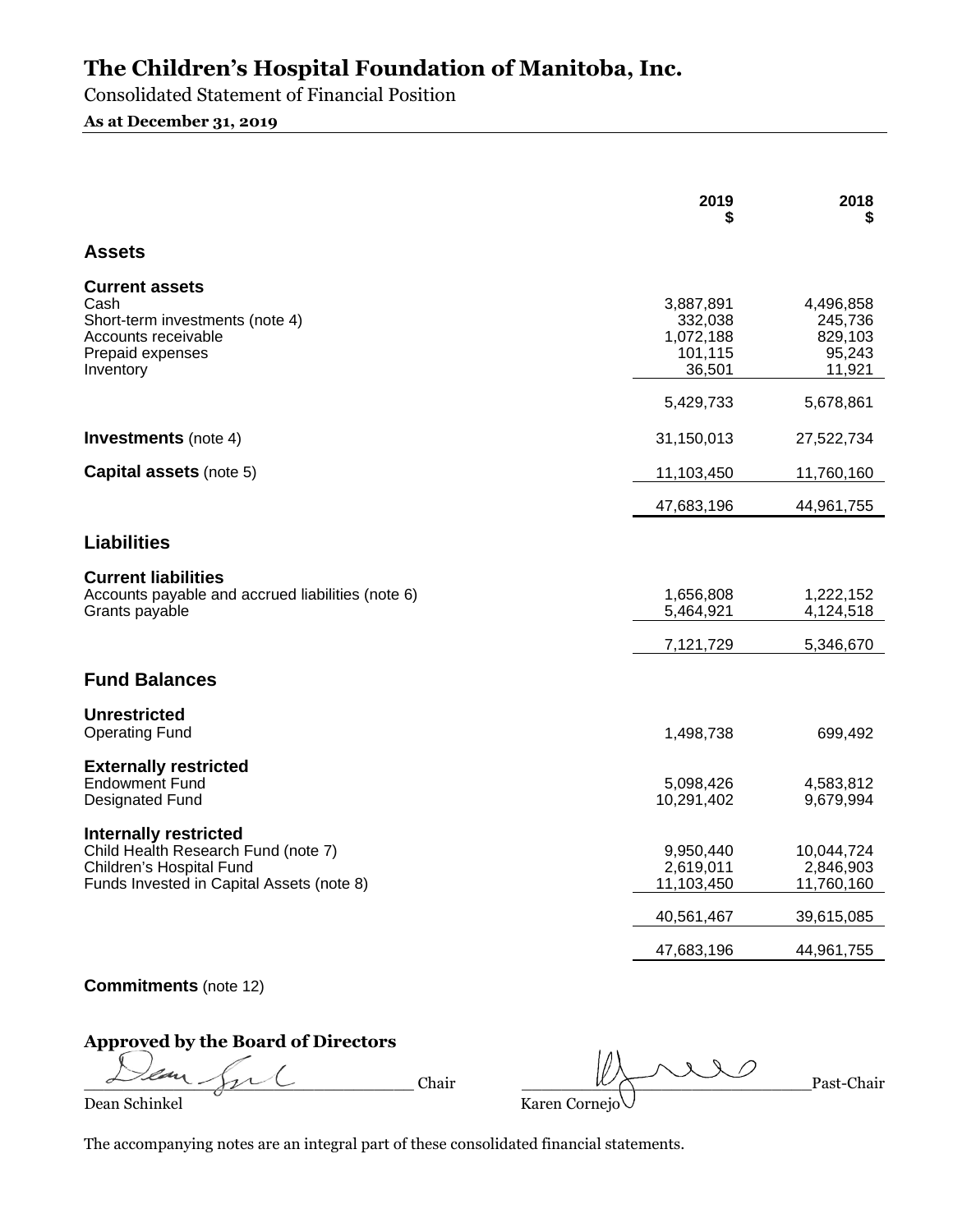Consolidated Statement of Operations and Changes in Fund Balances

**For the year ended December 31, 2019** 

| <b>Externally restricted</b><br><b>Unrestricted</b><br><b>Internally restricted</b><br><b>Funds</b><br><b>Child Health</b><br>Children's<br>Invested in<br><b>Endowment</b><br>Operating<br><b>Designated</b><br>Research<br>Hospital<br>Capital<br><b>Fund</b><br><b>Fund</b><br>Fund<br>Fund<br><b>Fund</b><br><b>Assets</b><br><b>Total</b><br>Total<br>\$<br>(note 7)<br>(note 8)<br>Revenue<br>Donations and fundraising revenue<br>5,183,802<br>81,053<br>4,104,700<br>9,369,555<br>11,123,022<br>Lottery proceeds<br>381.164<br>381.164<br>380,366<br>Other revenue<br>1,001,008<br>1,001,008<br>691,508<br>Investment income (note 4)<br>3,101,385<br>817<br>3,672,614<br>(1,559,492)<br>570,412<br>8,666,351<br>4,104,700<br>1,001,825<br>14,424,341<br>10,635,404<br>651,465<br>$\sim$<br><b>Expenses</b><br>1,060,245<br>23,067<br>1,083,312<br>977,572<br>Administrative expenses<br>$\blacksquare$<br>Fundraising<br>1,218,581<br>Direct expenses<br>1,239,878<br>1,239,878<br>$\overline{\phantom{a}}$<br>1,233,969<br>1,233,969<br>1,039,938<br>Indirect expenses<br>$\blacksquare$<br>3,534,092<br>23,067<br>3,557,159<br>3,236,091<br>Disbursements and granting activities<br>953,803<br>Amortization<br>953,803<br>994,864<br>57,857<br>16,829<br><b>Disbursements</b><br>57,857<br>$\sim$<br>93,227<br>Grants to Children's Hospital<br>25,823<br>37,255<br>3,586,037<br>3,742,342<br>2,254,890<br>Grants in aid of research<br>1,001,825<br>5,120,803<br>4,687,301<br>3.864.166<br>34,763<br>220,049<br>Other grants<br>45,995<br>45,995<br>57,843<br>Recovery of unused grants<br>(545, 515)<br>(note 11)<br>3,935,984<br>72,018<br>3,863,943<br>1,001,825<br>93,227<br>953,803<br>9,920,800<br>7,466,212<br>7,470,076<br>95,085<br>3,863,943<br>1,001,825<br>93,227<br>953,803<br>13,477,959<br>10,702,303<br>Excess (deficiency) of revenue over<br>1,196,275<br>556,380<br>240,757<br>(93, 227)<br>(953, 803)<br>946,382<br>(66, 899)<br>expenses<br>Fund balances - Beginning of year<br>699,492<br>9,679,994<br>10,044,724<br>11,760,160<br>39,615,085<br>4,583,812<br>2,846,903<br>39,681,984<br>Investment in capital assets<br>(297, 093)<br>297,093<br>Interfund transfers (note 11)<br>(99, 936)<br>370,651<br>(94, 284)<br>(41,766)<br>(134, 665) |                             |           |           |            |           |           |            | 2019       | 2018       |
|------------------------------------------------------------------------------------------------------------------------------------------------------------------------------------------------------------------------------------------------------------------------------------------------------------------------------------------------------------------------------------------------------------------------------------------------------------------------------------------------------------------------------------------------------------------------------------------------------------------------------------------------------------------------------------------------------------------------------------------------------------------------------------------------------------------------------------------------------------------------------------------------------------------------------------------------------------------------------------------------------------------------------------------------------------------------------------------------------------------------------------------------------------------------------------------------------------------------------------------------------------------------------------------------------------------------------------------------------------------------------------------------------------------------------------------------------------------------------------------------------------------------------------------------------------------------------------------------------------------------------------------------------------------------------------------------------------------------------------------------------------------------------------------------------------------------------------------------------------------------------------------------------------------------------------------------------------------------------------------------------------------------------------------------------------------------------------------------------------------------------------------------------------------------------------------------------------------------------------------------------------------------------------|-----------------------------|-----------|-----------|------------|-----------|-----------|------------|------------|------------|
|                                                                                                                                                                                                                                                                                                                                                                                                                                                                                                                                                                                                                                                                                                                                                                                                                                                                                                                                                                                                                                                                                                                                                                                                                                                                                                                                                                                                                                                                                                                                                                                                                                                                                                                                                                                                                                                                                                                                                                                                                                                                                                                                                                                                                                                                                    |                             |           |           |            |           |           |            |            |            |
|                                                                                                                                                                                                                                                                                                                                                                                                                                                                                                                                                                                                                                                                                                                                                                                                                                                                                                                                                                                                                                                                                                                                                                                                                                                                                                                                                                                                                                                                                                                                                                                                                                                                                                                                                                                                                                                                                                                                                                                                                                                                                                                                                                                                                                                                                    |                             |           |           |            |           |           |            |            |            |
|                                                                                                                                                                                                                                                                                                                                                                                                                                                                                                                                                                                                                                                                                                                                                                                                                                                                                                                                                                                                                                                                                                                                                                                                                                                                                                                                                                                                                                                                                                                                                                                                                                                                                                                                                                                                                                                                                                                                                                                                                                                                                                                                                                                                                                                                                    |                             |           |           |            |           |           |            |            |            |
|                                                                                                                                                                                                                                                                                                                                                                                                                                                                                                                                                                                                                                                                                                                                                                                                                                                                                                                                                                                                                                                                                                                                                                                                                                                                                                                                                                                                                                                                                                                                                                                                                                                                                                                                                                                                                                                                                                                                                                                                                                                                                                                                                                                                                                                                                    |                             |           |           |            |           |           |            |            |            |
|                                                                                                                                                                                                                                                                                                                                                                                                                                                                                                                                                                                                                                                                                                                                                                                                                                                                                                                                                                                                                                                                                                                                                                                                                                                                                                                                                                                                                                                                                                                                                                                                                                                                                                                                                                                                                                                                                                                                                                                                                                                                                                                                                                                                                                                                                    |                             |           |           |            |           |           |            |            |            |
|                                                                                                                                                                                                                                                                                                                                                                                                                                                                                                                                                                                                                                                                                                                                                                                                                                                                                                                                                                                                                                                                                                                                                                                                                                                                                                                                                                                                                                                                                                                                                                                                                                                                                                                                                                                                                                                                                                                                                                                                                                                                                                                                                                                                                                                                                    |                             |           |           |            |           |           |            |            |            |
|                                                                                                                                                                                                                                                                                                                                                                                                                                                                                                                                                                                                                                                                                                                                                                                                                                                                                                                                                                                                                                                                                                                                                                                                                                                                                                                                                                                                                                                                                                                                                                                                                                                                                                                                                                                                                                                                                                                                                                                                                                                                                                                                                                                                                                                                                    |                             |           |           |            |           |           |            |            |            |
|                                                                                                                                                                                                                                                                                                                                                                                                                                                                                                                                                                                                                                                                                                                                                                                                                                                                                                                                                                                                                                                                                                                                                                                                                                                                                                                                                                                                                                                                                                                                                                                                                                                                                                                                                                                                                                                                                                                                                                                                                                                                                                                                                                                                                                                                                    |                             |           |           |            |           |           |            |            |            |
|                                                                                                                                                                                                                                                                                                                                                                                                                                                                                                                                                                                                                                                                                                                                                                                                                                                                                                                                                                                                                                                                                                                                                                                                                                                                                                                                                                                                                                                                                                                                                                                                                                                                                                                                                                                                                                                                                                                                                                                                                                                                                                                                                                                                                                                                                    |                             |           |           |            |           |           |            |            |            |
|                                                                                                                                                                                                                                                                                                                                                                                                                                                                                                                                                                                                                                                                                                                                                                                                                                                                                                                                                                                                                                                                                                                                                                                                                                                                                                                                                                                                                                                                                                                                                                                                                                                                                                                                                                                                                                                                                                                                                                                                                                                                                                                                                                                                                                                                                    |                             |           |           |            |           |           |            |            |            |
|                                                                                                                                                                                                                                                                                                                                                                                                                                                                                                                                                                                                                                                                                                                                                                                                                                                                                                                                                                                                                                                                                                                                                                                                                                                                                                                                                                                                                                                                                                                                                                                                                                                                                                                                                                                                                                                                                                                                                                                                                                                                                                                                                                                                                                                                                    | Fund balances - End of year | 1,498,738 | 5,098,426 | 10,291,402 | 9,950,440 | 2,619,011 | 11,103,450 | 40,561,467 | 39,615,085 |

The accompanying notes are an integral part of these consolidated financial statements.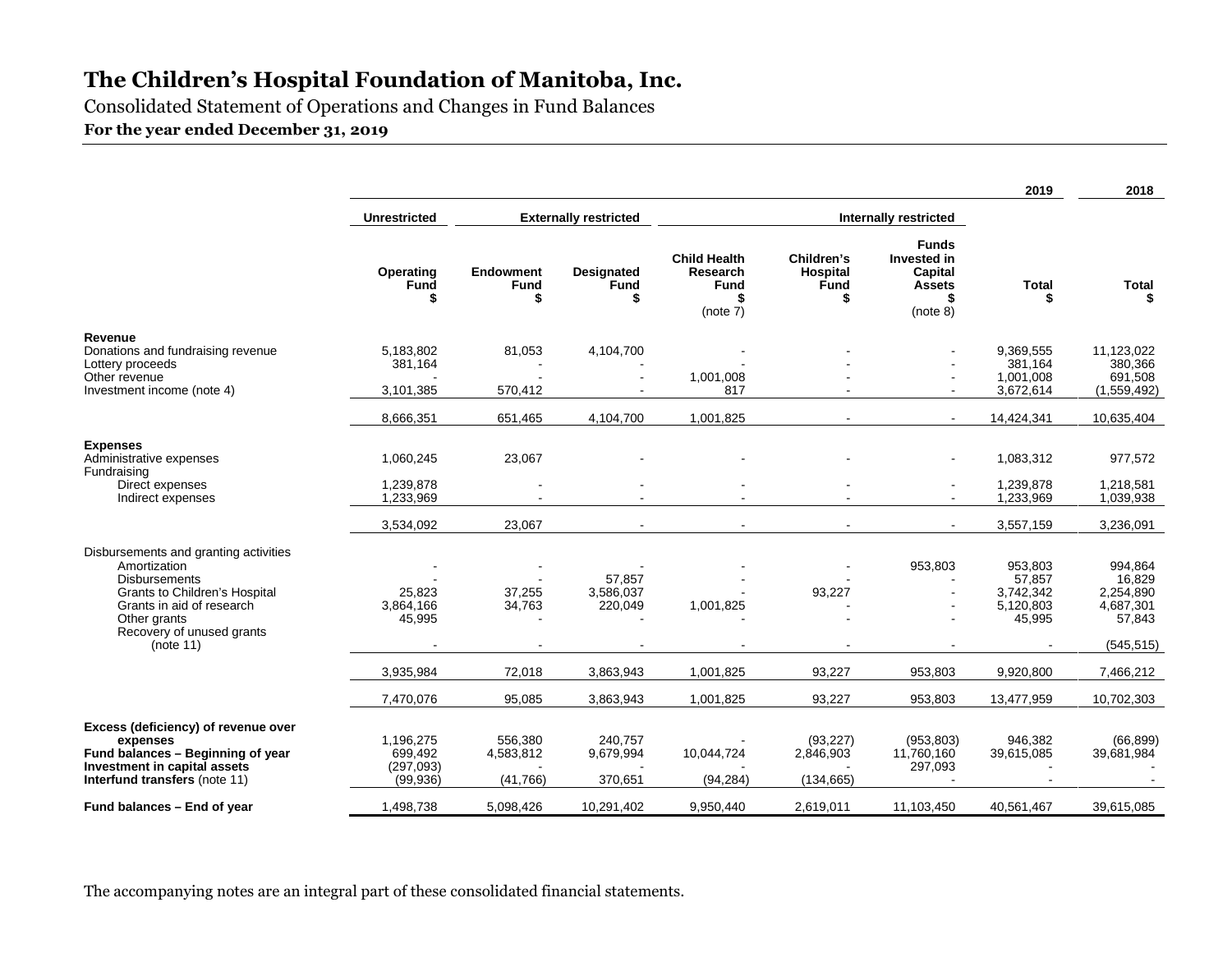Consolidated Statement of Cash Flows

**For the year ended December 31, 2019** 

|                                                                                                         | 2019<br>S                | 2018<br>S                  |
|---------------------------------------------------------------------------------------------------------|--------------------------|----------------------------|
| Cash provided by (used in)                                                                              |                          |                            |
| <b>Operating activities</b><br>Excess (deficiency) of revenue over expenses<br>Items not affecting cash | 946,382                  | (66, 899)                  |
| Amortization<br>Net change in realized and unrealized (gains) losses on investments                     | 953,803<br>(3, 120, 148) | 994,864<br>3,214,674       |
| Changes in non-cash working capital items                                                               | (1,219,963)<br>1,501,522 | 4,142,639<br>(1, 292, 124) |
|                                                                                                         | 281,559                  | 2,850,515                  |
| <b>Investing activities</b><br>Purchase of investments – net<br>Purchase of capital assets              | (593, 433)<br>(297,093)  | (1,537,713)<br>(52, 800)   |
|                                                                                                         | (890, 526)               | (1,590,513)                |
| Increase (decrease) in cash during the year                                                             | (608, 967)               | 1,260,002                  |
| Cash – Beginning of year                                                                                | 4,496,858                | 3,236,856                  |
| Cash – End of year                                                                                      | 3,887,891                | 4,496,858                  |

The accompanying notes are an integral part of these consolidated financial statements.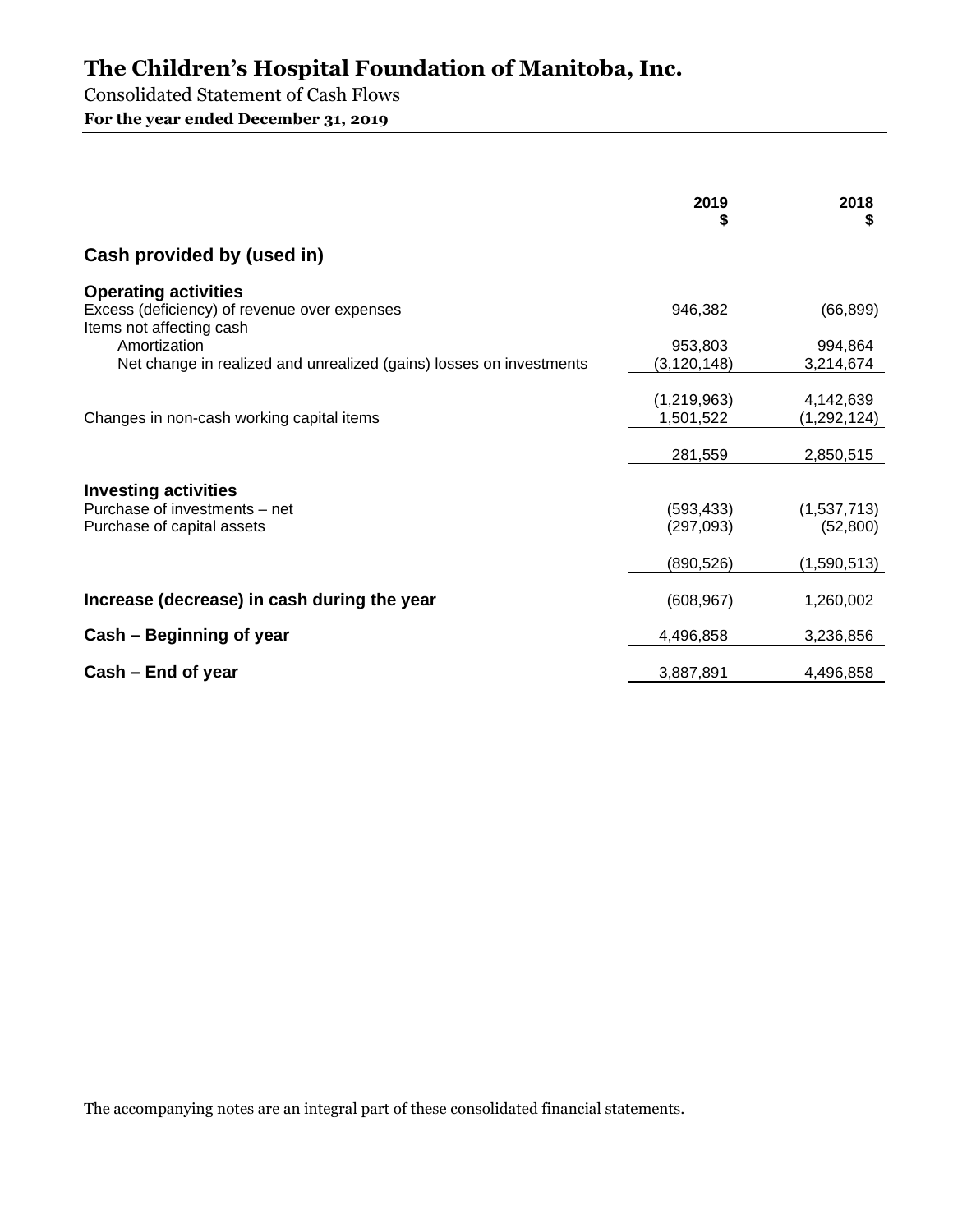Notes to Consolidated Financial Statements

**December 31, 2019**

### **1 Purpose of the organization**

The Children's Hospital Foundation of Manitoba, Inc. (the Foundation) is an independent agency whose purpose is to raise and distribute funds for the advancement of knowledge and care in the fields of child health and child health research and thereby contribute to the improved health of children everywhere.

The Foundation is a registered charity under the Income Tax Act and accordingly is exempt from income taxes.

### **2 Basis of presentation**

These consolidated financial statements are prepared in accordance with Canadian accounting standards for not-for-profit organizations (ASNPO).

These consolidated financial statements include the assets and liabilities and results of operations of the Foundation and Children's Hospital Research Institute of Manitoba, Inc. (formerly the Manitoba Institute of Child Health, Inc.) (the Institute) and Children's Hospital Book Market, Inc. (the Book Market), both of which are organizations under the Foundation's common control.

### **3 Summary of significant accounting policies**

### **Fund accounting**

For financial reporting purposes, the accounts have been classified into the following funds:

The *Operating Fund* accounts for the Foundation's fundraising and administrative activities. This fund reports unrestricted resources.

The *Endowment Fund* reports resources contributed as endowment capital. Contributions to the Endowment Fund are invested by the Foundation in accordance with its Statement of Investment Policies, whereby, the capital of the Fund will be maintained, and the annual income earned will be allocated and added to the endowment capital to support the desired research, equipment and program funding, based on the restrictions imposed by contributors of the endowment.

The *Designated Fund* is to be used for the purchase of equipment as well as to provide funds for pediatric education and research.

The *Child Health Research Fund* is comprised of several subsidiary funds established for the purpose of supporting pediatric research:

- The *Pediatric Research Fund* is to be used for pediatric research purposes.
- The *Research Facilities Building Fund* was established for the construction and maintenance of the Foundation's interest in the John Buhler Research Centre.
- The *Research Facilities Equipment Fund* was established to support the purchase and maintenance of research equipment needs of the Foundation's interest in the John Buhler Research Centre.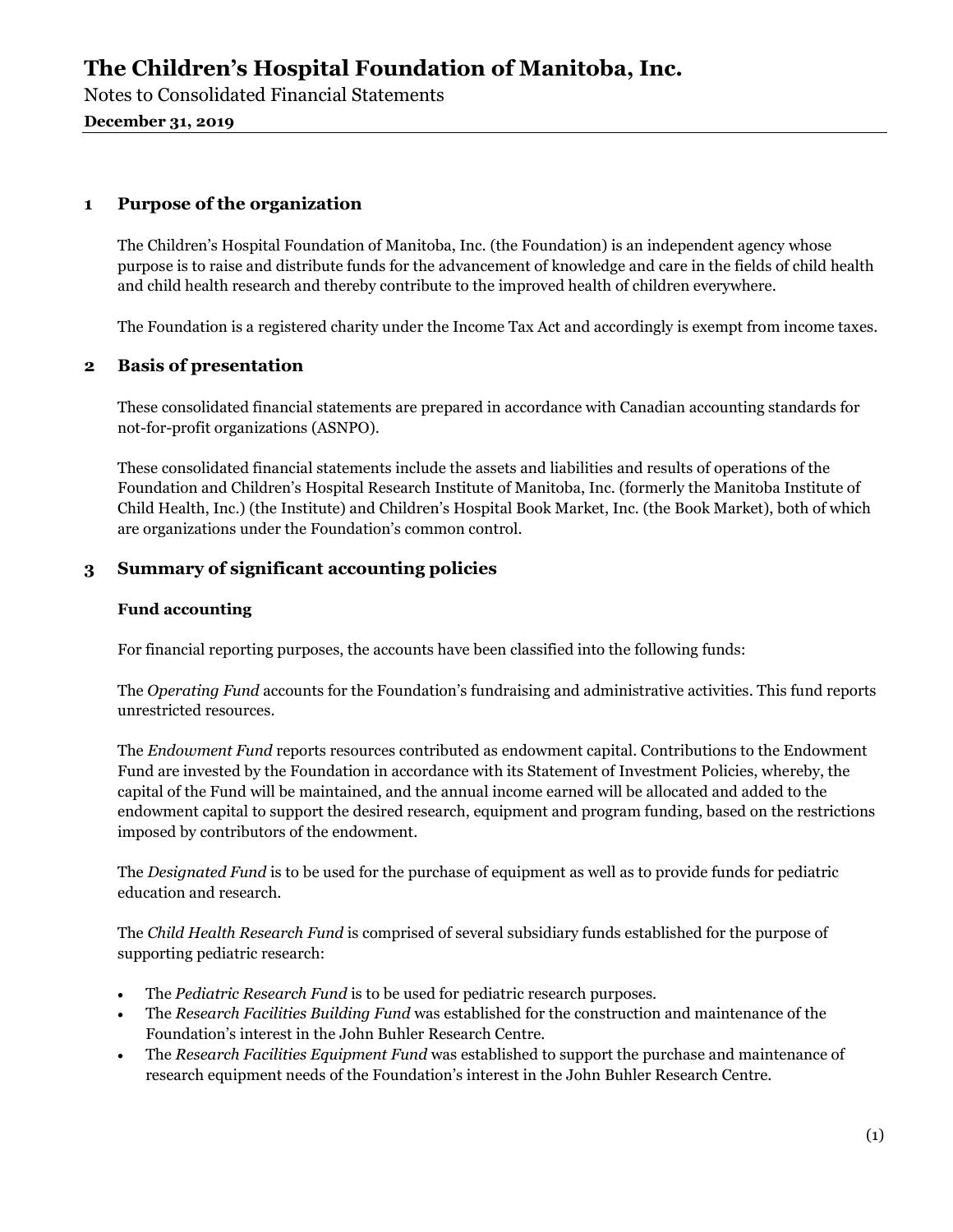Notes to Consolidated Financial Statements

### **December 31, 2019**

The *Children's Hospital Fund* was established with funds from the Children's Hospital to be used for future program needs and purchases of equipment for the hospital.

The *Funds Invested in Capital Assets* reports the Foundation's investment of resources in long-term capital assets.

### **Cash**

Cash consists of cash on hand and cash held at banking institutions.

#### **Inventory**

Inventory is valued at the lower of invoice cost and net realizable value.

#### **Investments**

Current investments consist of Guaranteed Investment Certificates (GICs) which have a maturity date within the next fiscal year, and other short-term liquid investments.

Long-term investments consist of pooled funds with unrealized gains and losses, dividends and interest included in investment income of the appropriate fund. Purchases and sales of investments are recognized using trade date accounting. Management fees attributable to the investments are included in administrative expenses.

### **Capital assets**

Purchased capital assets are recorded at original cost. Contributed capital assets are recorded at fair value at the date of contribution. Amortization is provided on a straight-line basis over the useful lives of the assets as follows:

| Office and research equipment  | 5 years  |
|--------------------------------|----------|
| Computer equipment             | 3 years  |
| Office furniture               | 10 years |
| Leasehold improvements         | 10 years |
| Research facility improvements | 10 years |
| Research building              | 25 years |

In the year of acquisition, amortization is taken on half of the original cost.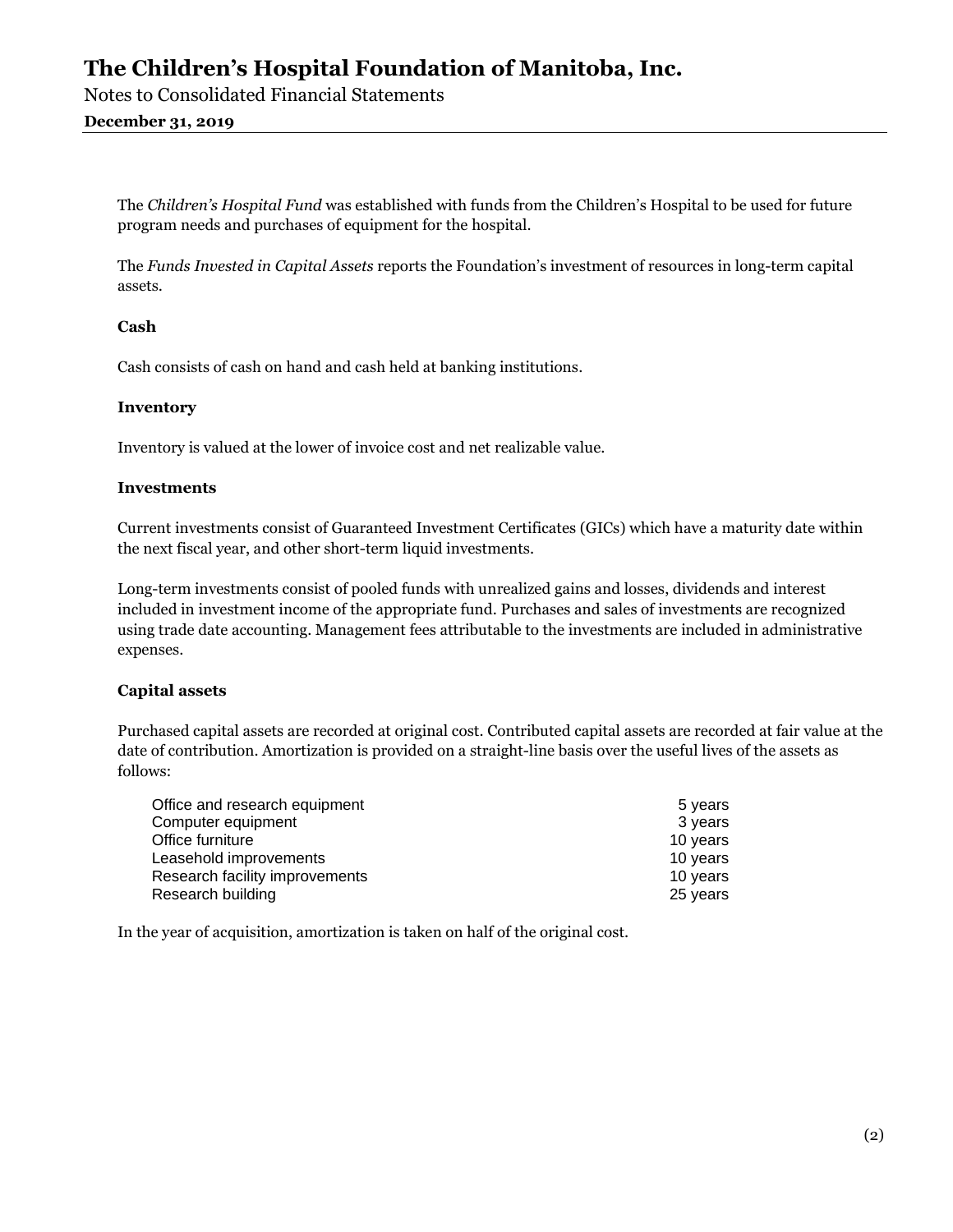Notes to Consolidated Financial Statements

**December 31, 2019**

### **Revenue recognition**

The Foundation follows the restricted fund method of accounting for revenue. Unrestricted contributions are recognized as revenue of the Operating Fund in the year received or receivable if the amount to be received can be reasonably estimated and collection is reasonably assured. Restricted contributions are recognized as revenue of the appropriate restricted fund when received. Revenue from the sale of goods is recognized at the time of sale. Investment income is recognized when earned and allocated at the discretion of the Board of Directors (the Board).

### **Research grants**

The entire amount of research grants to qualified recipients is reflected as an expense in the fiscal year in which the grants are approved and committed.

### **Contributed services**

Volunteers are an integral part of carrying out the activities of the Foundation. Contributed services are not recognized in the consolidated financial statements due to the difficulty in determining fair market value.

### **Interfund transfers**

The transfer of funds between unrestricted and internally restricted funds is based on management's estimates and is approved by the Board.

### **Allocation of expenses**

Certain administrative expenses are allocated to fundraising activities and disbursements and granting activities based upon the proportionate amount of time spent on those functions.

### **Use of estimates**

The preparation of consolidated financial statements in conformity with Canadian ASNPO requires management to make estimates and assumptions that affect the reported amounts of assets and liabilities and disclosure of contingent assets and liabilities at the date of the consolidated financial statements and the reported amounts of revenues and expenses during the reporting period. Actual results could differ from those estimates.

### **Financial instruments**

Financial assets and financial liabilities are initially recognized at fair value and subsequently measured at amortized cost, except for investments in equity instruments that are quoted in an active market, which are measured at fair value. Changes in fair value are recognized in the consolidated statement of operations in the year incurred.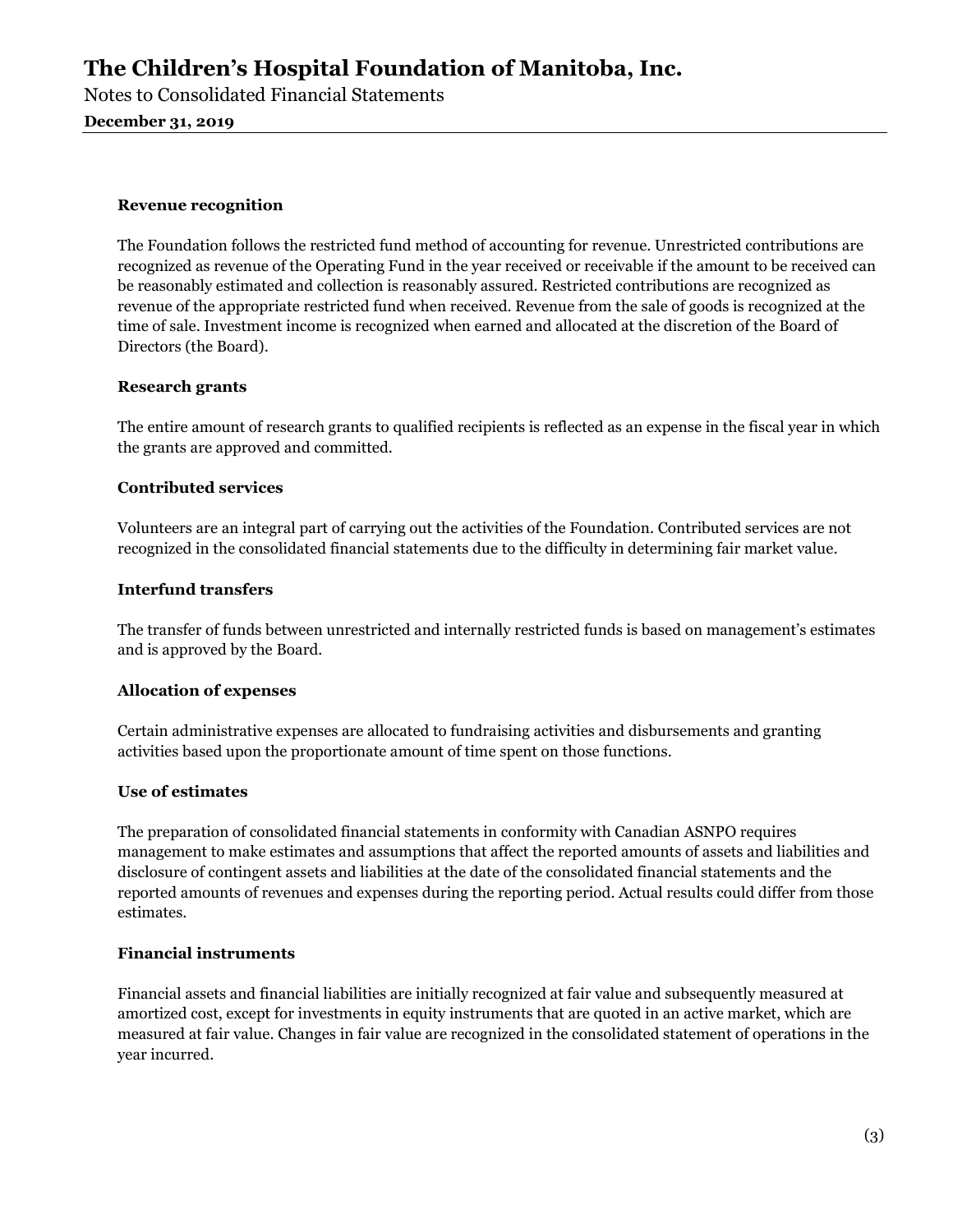Notes to Consolidated Financial Statements

### **December 31, 2019**

Financial assets measured at amortized cost include cash, accounts receivable and short-term and other investments.

Financial liabilities measured at amortized cost include research grants payable, accounts payable and accrued liabilities.

Financial assets measured at fair value include investments in pooled funds and other equity investments with fair value determined by reference to the latest closing transactional net asset value of each respective pooled fund.

Financial assets are tested for impairment at the end of each reporting period when there are indications that the assets may be impaired.

### **4 Investments**

|              | 2019<br>Φ  | 2018<br>\$ |
|--------------|------------|------------|
| Short-term   |            |            |
| Mutual funds | 297,222    | 36,025     |
| <b>GICs</b>  | 34,816     | 209,711    |
|              | 332,038    | 245,736    |
| Long-term    |            |            |
| Pooled funds | 31,150,013 | 27,522,734 |
|              |            |            |

Included in investment income is the following:

|                                              |                                |                                       |                                                            | 2019               | 2018         |
|----------------------------------------------|--------------------------------|---------------------------------------|------------------------------------------------------------|--------------------|--------------|
|                                              | <b>Operating</b><br>Fund<br>\$ | <b>Endowment</b><br><b>Fund</b><br>\$ | <b>Child</b><br><b>Health and</b><br><b>Research</b><br>\$ | <b>Total</b><br>\$ | <b>Total</b> |
| Realized and unrealized<br>gains (losses) on |                                |                                       |                                                            |                    |              |
| investments                                  | 2,548,919                      | 570,412                               | 817                                                        | 3,120,148          | (3,214,674)  |
| Investment income                            | 552,466                        |                                       |                                                            | 552,466            | 1,655,182    |
|                                              | 3,101,385                      | 570,412                               | 817                                                        | 3,672,614          | (1,559,492)  |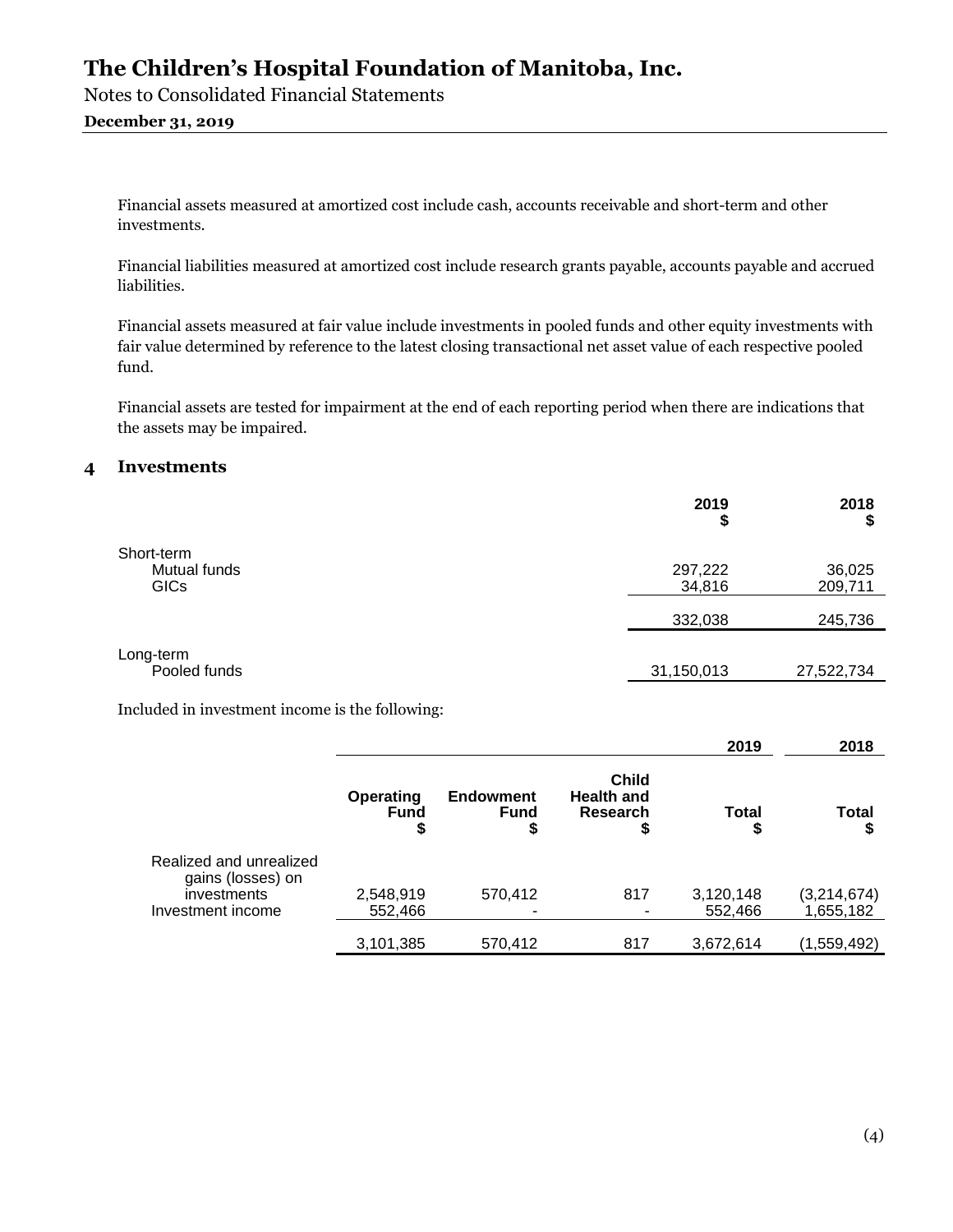Notes to Consolidated Financial Statements

### **December 31, 2019**

### **5 Capital assets**

|                                         |            |                                   | 2019             | 2018             |
|-----------------------------------------|------------|-----------------------------------|------------------|------------------|
|                                         | Cost<br>\$ | Accumulated<br>amortization<br>\$ | <b>Net</b><br>\$ | <b>Net</b><br>\$ |
| Office and computer                     |            |                                   |                  |                  |
| equipment                               | 228,195    | (138,706)                         | 89,489           | 41,560           |
| Office furniture                        | 217,366    | (73,585)                          | 143,781          | 134,860          |
| Leasehold improvements                  | 315,238    | (147,270)                         | 167,968          | 61,975           |
| Research equipment<br>Research computer | 3,969,865  | (3,891,551)                       | 78,314           | 54,333           |
| equipment                               | 479,008    | (479,008)                         |                  |                  |
| Research facility                       |            |                                   |                  |                  |
| <i>improvements</i>                     | 1,421,443  | (1, 416, 921)                     | 4,522            | 19,969           |
| Research building                       | 20,702,195 | (10,082,819)                      | 10,619,376       | 11,447,463       |
|                                         | 27,333,310 | (16,229,860)                      | 11,103,450       | 11,760,160       |

### **6 Government remittances**

Government remittances consist of amounts required to be paid to government authorities and are recognized when the amounts become due. In respect of government remittances, \$3,778 (2018 – \$7,407) is included within accounts payable and accrued liabilities.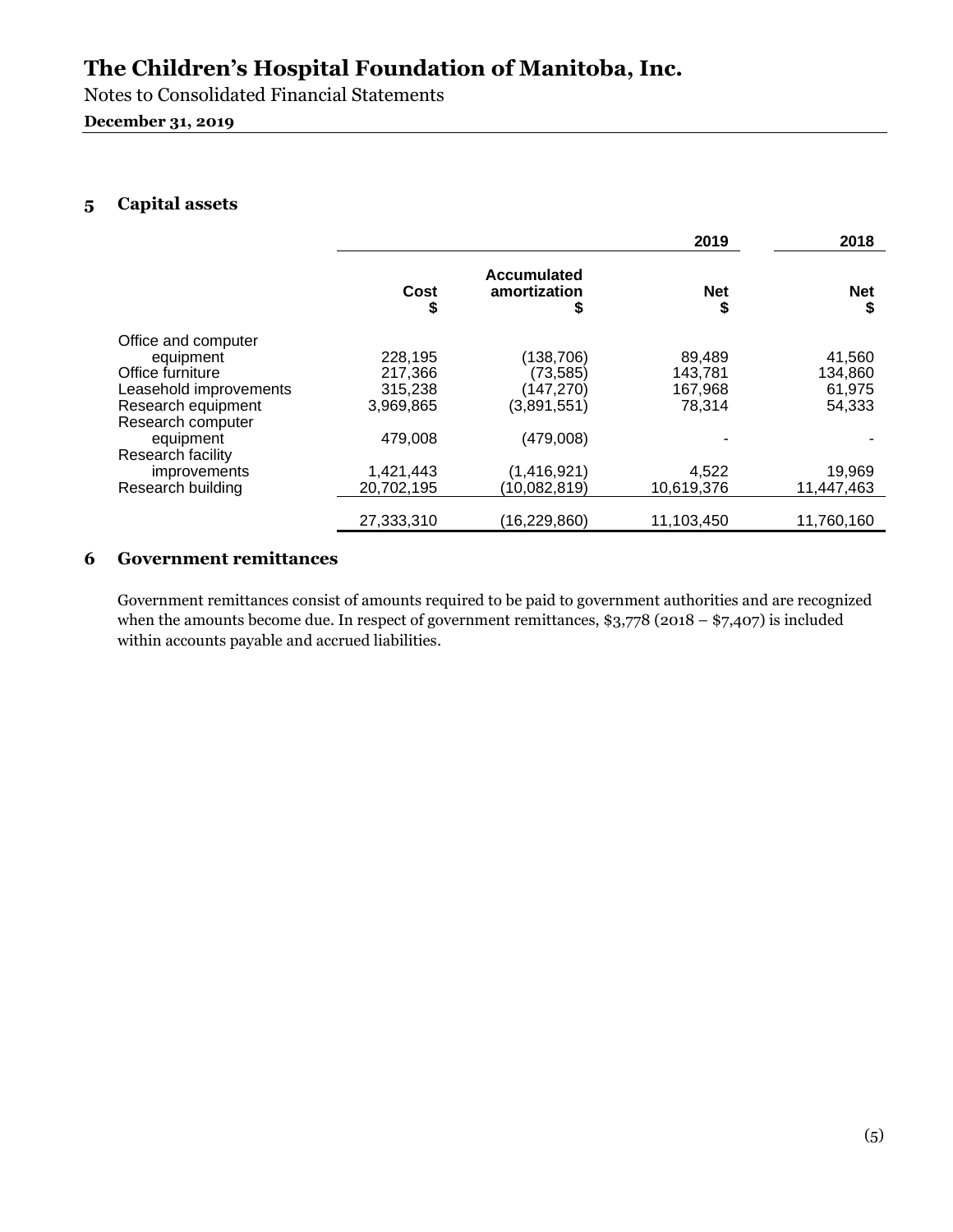Notes to Consolidated Financial Statements

### **December 31, 2019**

### **7 Child Health Research Fund**

|                                        |                                                          |                                                                        |                                                                              | 2019              | 2018              |
|----------------------------------------|----------------------------------------------------------|------------------------------------------------------------------------|------------------------------------------------------------------------------|-------------------|-------------------|
|                                        | <b>Pediatric</b><br><b>Research</b><br><b>Fund</b><br>\$ | <b>Research</b><br><b>Facilities</b><br><b>Building</b><br><b>Fund</b> | <b>Research</b><br><b>Facilities</b><br><b>Equipment</b><br><b>Fund</b><br>S | <b>Total</b><br>5 | <b>Total</b><br>S |
| Revenue<br>Funds received              | 1,001,825                                                |                                                                        |                                                                              | 1,001,825         | 691,508           |
| Expenses<br>Grants in aid of research  | 1,001,825                                                |                                                                        |                                                                              | 1,001,825         | 691,508           |
| Deficiency of revenue over<br>expenses |                                                          |                                                                        |                                                                              |                   |                   |
| Fund balance - Beginning of<br>year    | 9,444,724                                                | 600,000                                                                |                                                                              | 10,044,724        | 10,044,724        |
| Investment in capital assets           |                                                          |                                                                        |                                                                              |                   |                   |
| Interfund transfers                    |                                                          | (94,284)                                                               |                                                                              | (94,284)          |                   |
| Fund balance – End of year             | 9,444,724                                                | 505,716                                                                |                                                                              | 9,950,440         | 10,044,724        |

### **8 Funds Invested in Capital Assets**

|                                                                   |                |             | 2019               | 2018              |
|-------------------------------------------------------------------|----------------|-------------|--------------------|-------------------|
|                                                                   | Research<br>\$ | Other<br>\$ | <b>Total</b><br>\$ | <b>Total</b><br>S |
| Fund balance - Beginning<br>of year<br>Purchase of capital assets | 11,685,555     | 74,605      | 11,760,160         | 12,702,224        |
| – net                                                             | 297,093        |             | 297,093            | 52,800            |
| Amortization of capital                                           | 11,982,648     | 74,605      | 12,057,253         | 12,755,024        |
| $assets - net$                                                    | 948,575        | 5,228       | 953,803            | 994,864           |
| Fund balance – End of                                             |                |             |                    |                   |
| year                                                              | 11,034,073     | 69,377      | 11,103,450         | 11,760,160        |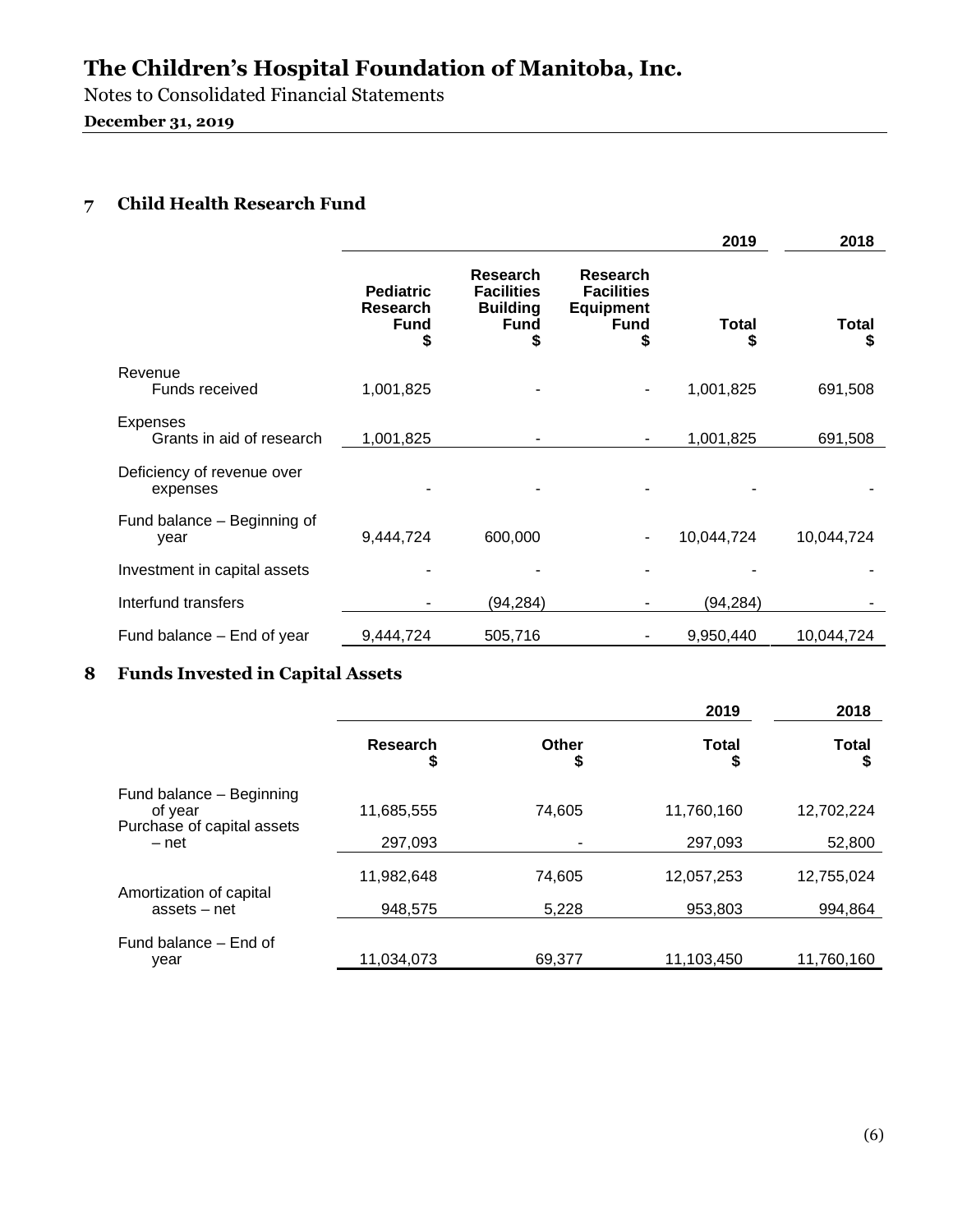Notes to Consolidated Financial Statements

**December 31, 2019**

### **9 Allocation of expenses**

The Foundation has allocated certain administrative expenses to indirect expenses and grants in aid of research based on the proportionate amount of time spent on indirect fundraising and research activities.

|                                                | 2019             | 2018              |
|------------------------------------------------|------------------|-------------------|
| Indirect expenses<br>Grants in aid of research | 93,195<br>10.000 | 113,428<br>40,000 |
|                                                | 103,195          | 153,428           |

### **10 Risk management**

The Foundation manages risk and risk exposures by applying policies approved by the Board.

#### **Credit risk**

Credit risk is the risk that one party to a financial instrument fails to discharge an obligation and causes financial loss to another party. The Foundation is exposed to credit risk in its receivables and investments. The Foundation has an investment committee and policy which restricts the investing activities to quality investments in select market indices. Equity and fixed income securities are held in pooled funds. The Foundation, in the normal course of operations, is exposed to credit risk from its accounts receivables. The short-term nature of these receivables mitigates this risk.

### **Interest rate risk**

Interest rate risk refers to the adverse consequences of interest rate fluctuations on the Foundation's cash flows, financial position and revenues. Certain of the Foundation's investments are subject to changes in interest rates.

#### **Market rate risk**

### *Currency risk*

Currency risk is the risk that the fair value or future cash flows of the investment in pooled funds will fluctuate as a result of changes in foreign exchange rates of investments held. The investments in pooled funds consist of approximately 35% foreign equities that are subject to currency risk.

### *Other price risk*

The Foundation is exposed to other price risk as its investment in pooled funds and other equity investments is subject to market fluctuations.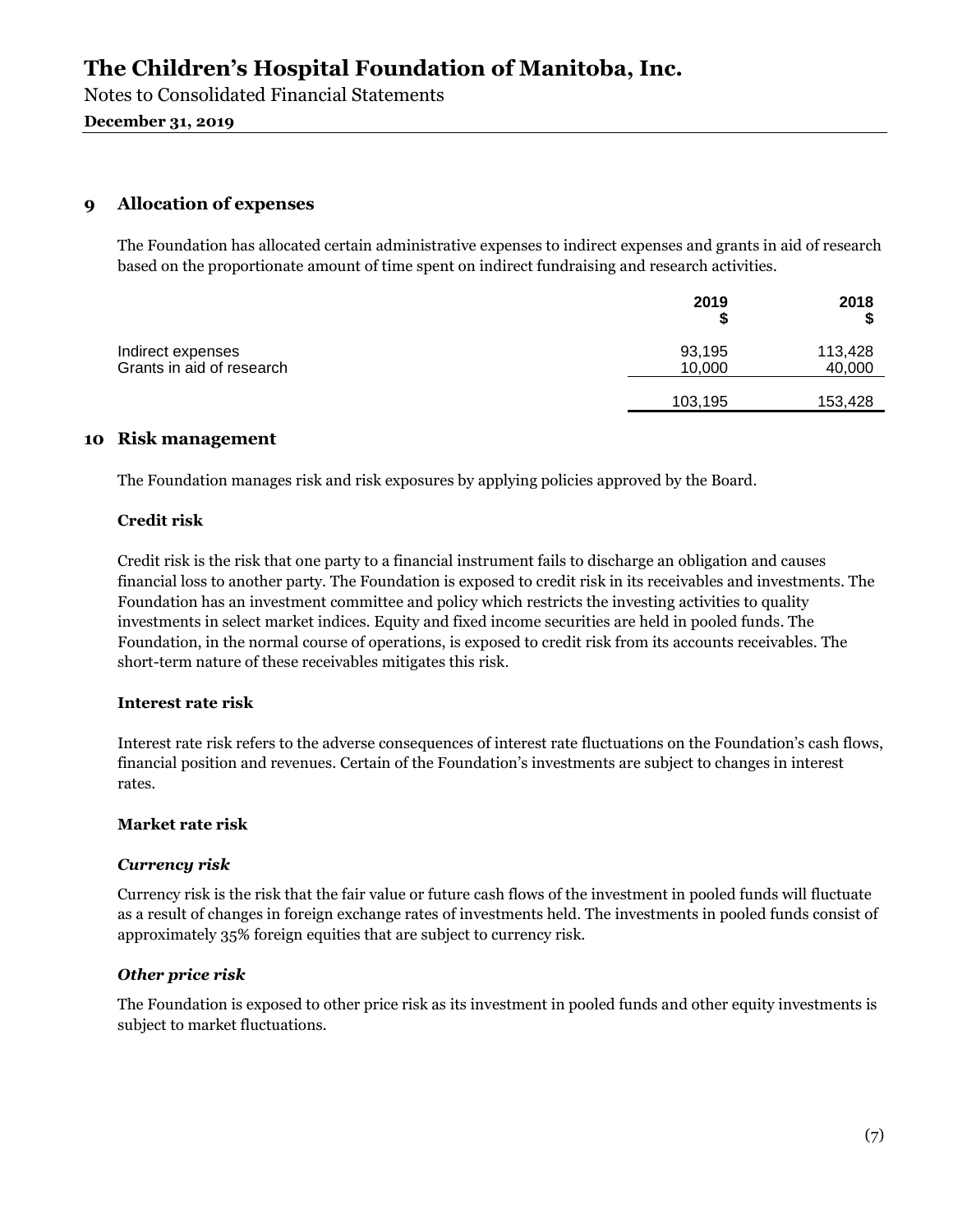Notes to Consolidated Financial Statements

**December 31, 2019**

### **Liquidity risk**

Liquidity risk is the risk that the Foundation cannot meet its financial obligations associated with financial liabilities in full. The Foundation expects to be able to meet its financial obligations in the foreseeable future.

### **11 Interfund transfers**

During the year, certain amounts were reallocated between funds to more appropriately reflect the terms of reference for each of these funds. The Board has approved these reallocations.

The Board has approved transfers of \$94,284 to the Operating Fund from the Childern's Hospital Research Fund and \$134,665 to the Designated Fund from the Children's Hospital Fund. These transfers relate to budgeted financial support and specific disbursements.

### **12 Commitments**

The Foundation has committed to fund program support to the Child Health Program through the Children's Hospital. The commitments for the next three years are as follows:

|      | \$        |
|------|-----------|
| 2020 | 4,642,105 |
| 2021 | 1,111,563 |
| 2022 | 300,000   |
|      | 6,053,668 |

### **13 Pledges**

The following pledges have been received by the Foundation but not recorded in these financial statements. The pledged amounts are expected to be received as follows:

|            | <b>Unrestricted</b><br><b>Fund</b><br>\$ | <b>Designated</b><br><b>Fund</b><br>\$ | Total<br><b>Fund</b> |
|------------|------------------------------------------|----------------------------------------|----------------------|
| 2020       | 2,477,640                                | 597,029                                | 3,074,669            |
| 2021       | 1,402,736                                |                                        | 1,402,736            |
| 2022       | 1,295,786                                |                                        | 1,295,786            |
| 2023       | 1,194,952                                |                                        | 1,194,952            |
| 2024       | 940,952                                  |                                        | 940,952              |
| Thereafter | 1,495,238                                |                                        | 1,495,238            |
|            |                                          |                                        |                      |
|            | 8,807,304                                | 597,029                                | 9,404,333            |